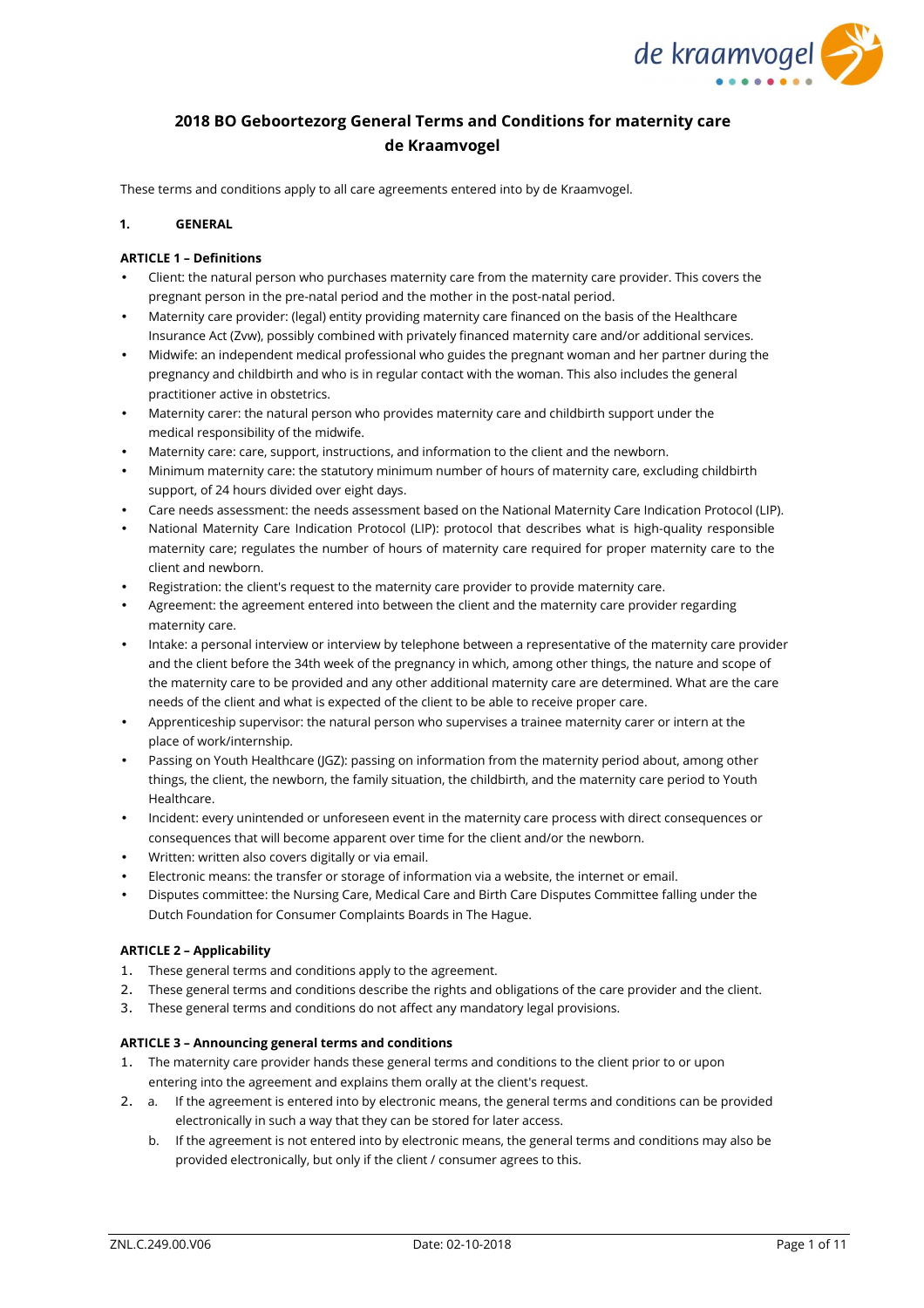

### **ARTICLE 4 – Deviating from the general terms and conditions**

The maternity care provider cannot deviate from these general terms and conditions, unless this has been explicitly agreed with the client and if the deviation does not prejudice the client or the newborn. Deviations must be agreed in writing.

### **2. INFORMATION**

### **ARTICLE 5 – Clear information**

- 1. The maternity care provider makes sure that it has the information available (in writing or on the website) that allows the client to make a proper comparison with other maternity care providers in order to make a choice.
- 2. The maternity care provider at least includes the following in this information:
	- a. that an agreement is entered into the moment the maternity care provider accepts the registration;
	- b. that the client has the right to cancel the agreement up to 14 days after acceptance by the maternity care provider;
	- c. any reservations regarding the provision of the agreed maternity care.
- 3. The maternity care provider ensures that, during the term of the agreement, the client is sufficiently informed about any matters relevant to her and the newborn with respect to the execution of the agreement.
- 4. Before accepting a registration, the maternity care provider will check if the client has understood the information.

### **3. AGREEMENT AND FURTHER ARRANGEMENTS**

#### **ARTICLE 6 – The agreement**

- 1. The written or digital registration of the client is the request to the maternity care provider to provide the client with maternity care. The maternity care provider accepts the registration digitally or in writing, which leads to the agreement coming into being. The client has the right to cancel the agreement (free of charge) up to 14 days after entering into the agreement.
- 2. If the client registers by telephone, the maternity care provider will send the client the agreement signed by the maternity care provider in duplicate, with the request to return a signed copy. In this case, the agreement will come into being after the client has signed the agreement.
- 3. If the client is under the age of 18, the client must have the agreement signed by a legal representative due to the financial guarantee up to the age of 18, despite the fact that the client can legally enter into a medical agreement from the age of 16 (Medical Treatment Contracts Act WGBO).
- 4. The agreement contains, in any case:
	- a. a reference to the LIP for the nature and scope of the maternity care. The nature and scope of the maternity care are determined in writing during the intake interview (before the 34th week of the pregnancy);
	- b. if registration took place before the 5th month of the pregnancy, a provision that the indicated hours of maternity care are provided on the basis of the LIP;
	- c. if registration took place during or after the 5th month of the pregnancy, a provision that at least minimum maternity care is guaranteed;
	- d. if applicable, a clear description of the restrictions with respect to the ability to deliver the agreed maternity care and the consequences thereof;
	- e. that arrangements about additional maternity care and services will be discussed during the intake interview (article 8) and will be recorded in writing in an addendum to the agreement. If this results in costs for the client, a specification of the costs must be included in this addendum;
	- f. a provision that a client owes a statutory personal contribution for the delivered hours of maternity care. No personal contribution is payable for the hours of childbirth support;
	- g. a provision regarding permission for the use of the information of the client and the newborn;
		- for statutory measurement of healthcare quality indicators and to measure client experiences with the care at VSV and organisational levels;
		- in the context of the internal quality cycle and internal quality improvement;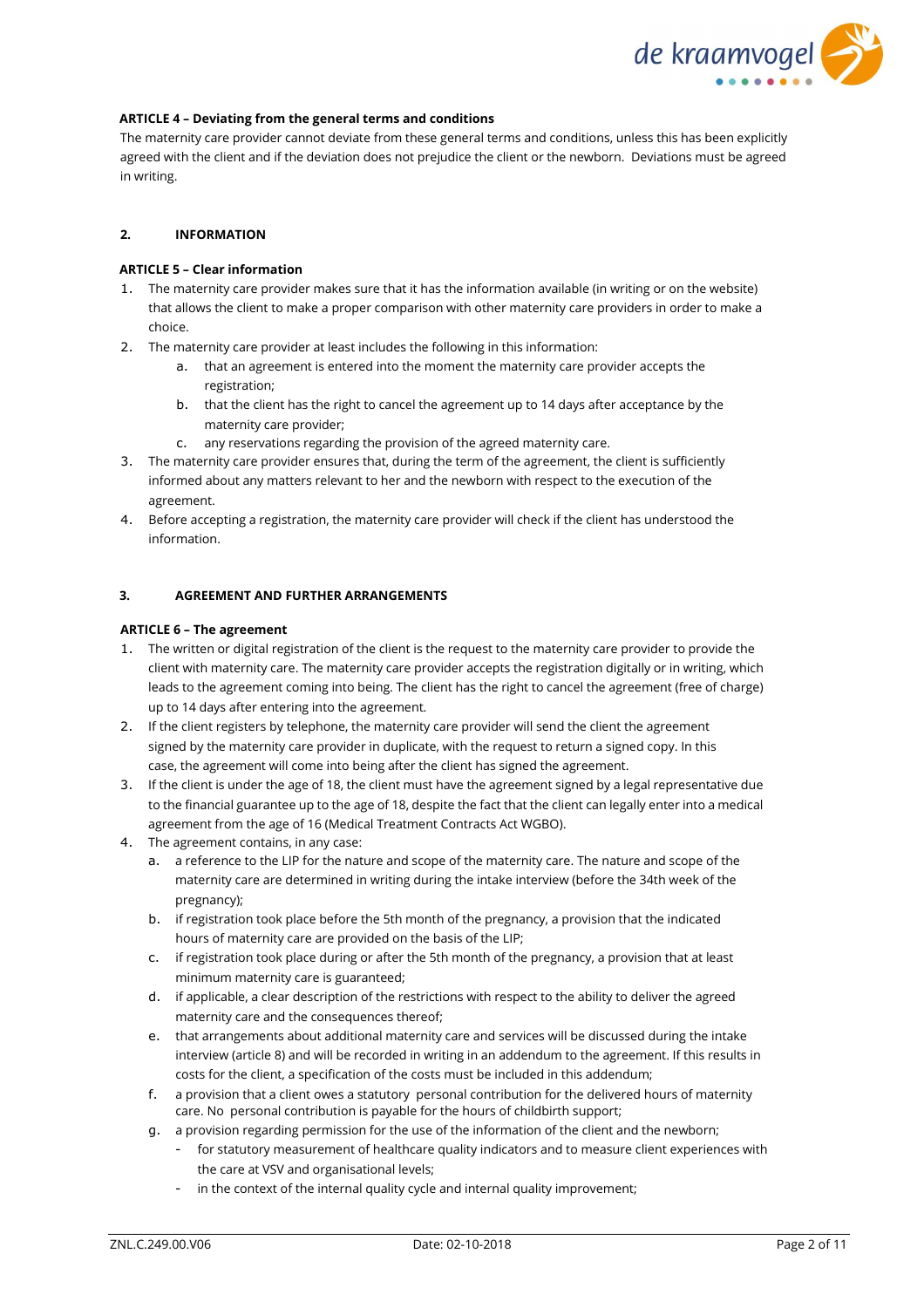

- for inspections by healthcare insurers for the execution of the contract with the maternity care provider in accordance with the applicable regulations;
- for transfer of data to youth healthcare;
- h. any cancellation provisions;
- i. a provision that amending the agreement is only possible in consultation between maternity care provider and client and that this needs to be recorded in writing;
- j. a reference to these general terms and conditions and their applicability.

## **ARTICLE 7 – Deviating from the agreement**

- 1. Deviating from the agreed maternity care hours is only possible in joint consultation and must be recorded in writing. Deviating from the statutory minimum maternity care is not possible. In case of deviation from the agreement, both parties can, in consultation, agree on a remedy in writing.
- 2. After deviating from the agreement, the client only owes a personal contribution for the actual purchased number of hours of maternity care.

## **ARTICLE 8 – The intake interview**

- 1. During the intake interview, the indication for the number of hours of maternity care will be discussed with the client. During this interview, the following will be discussed:
	- a. The procedure to obtain a (re)indication in accordance with the LIP and the explanation of the (re)indication and the consequences of premature termination of the maternity care on the part of the client.
	- b. Determination of the nature and scope of the maternity care to be provided based on the LIP and the wishes of the client.
	- c. A description and possible determination of the additional maternity care (reimbursed by the healthcare insurer on the basis of supplementary insurance or financed privately) and of the services the client can use, and any determination thereof which will be recorded in accordance with article 6, paragraph 4 under e.
- 2. Before or during the intake interview, the maternity care provider will provide the client with written information regarding at least the following points:
	- a. The division of responsibilities between maternity carer and midwife;
	- b. The existence of a client version of the care standard;
	- c. Key management;
	- d. Which measures the client needs to take in order to enable the maternity carer to work in accordance with the working conditions and hygiene regulations;
	- e. Use of the client's and/or partner's car by the maternity carer;
	- f. The parking policy;
	- g. The privacy policy;
	- h. The medication policy;
	- i. The information obligation to the client on the use of trainee maternity carers and the approval obligation for the use of interns;
	- j. Any cancellation provisions;
	- k. The consequences of the Working Hours Act and the collective labour agreement for the deployment of maternity carers;
	- l. Claim settlement: the settlement for compensation of damage caused by the employee of the maternity care provider.
- 3. The agreements made during the intake interview will be recorded in writing (see article 6, paragraph 4, sub e).

## **ARTICLE 9 - The maternity care plan**

- 1. The maternity carer will draw up a maternity care plan in writing upon the start of the maternity care together with the client and based on the indication from the National Maternity Care Indication Protocol (LIP).
- 2. The maternity care plan records the goals and agreements and is tailored to the wishes, habits, and conditions of the client and newborn.
- 3. The maternity care plan also records, in any case:
	- a. which family members or other informal carers are involved in the maternity care provision;
	- b. the agreements made regarding support, instruction, and information to be provided by the maternity carer to the partner and/or other family members;
	- c. the evaluation times for the maternity care plan.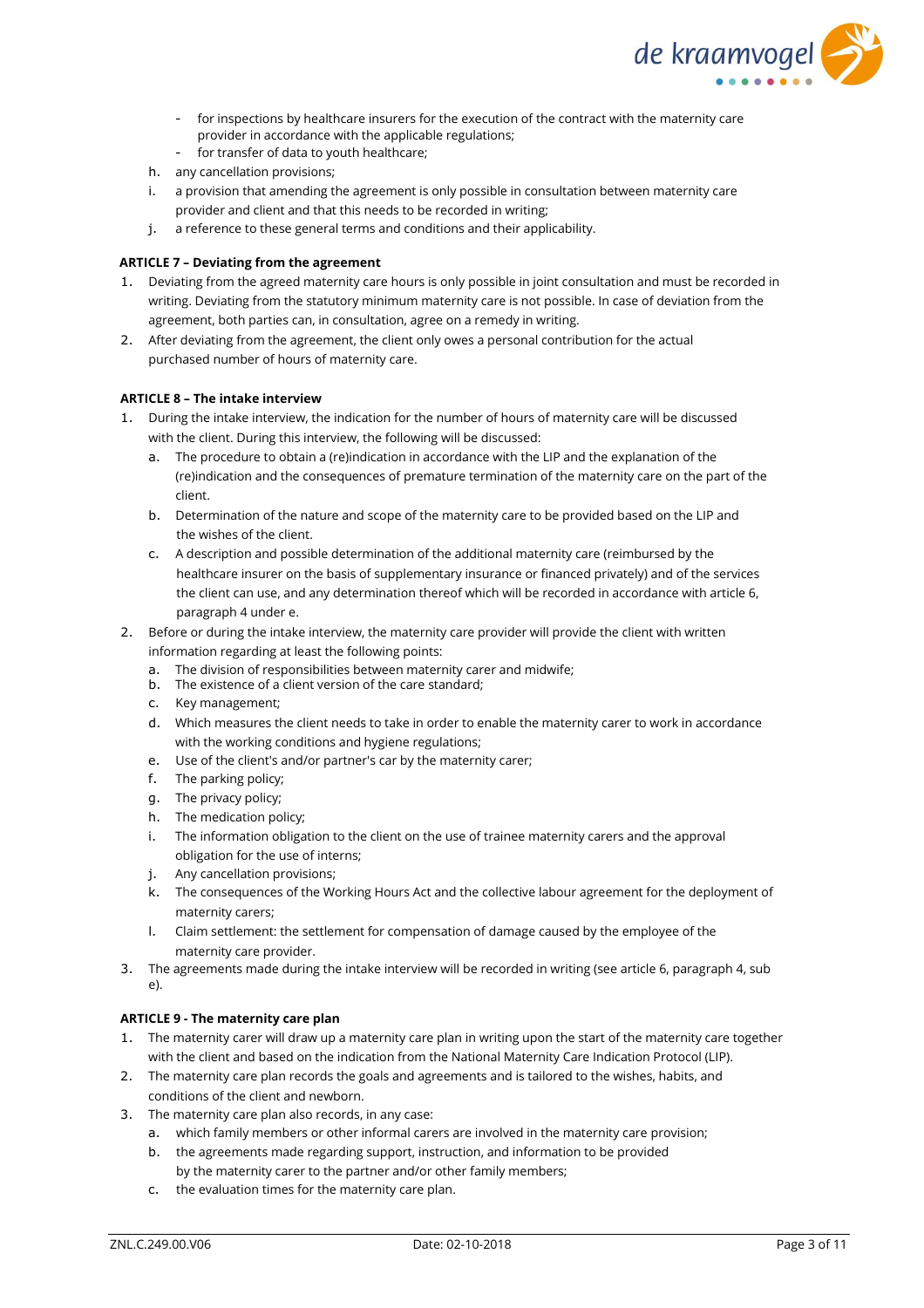

- 4. If the maternity carer is unable to provide the agreed maternity care in accordance with the maternity care plan, the maternity carer/maternity care provider will immediately notify the client of this. If the client cannot/does not want to receive the agreed maternity care in accordance with the maternity care plan, the client will immediately inform the maternity carer of this, or will inform the maternity care provider of this if this occurs outside of working hours. Together with the client, the maternity care plan will be adjusted accordingly by the maternity carer.
- 5. The maternity care plan is part of the childbirth care plan drawn up by the coordinating care provider together with the pregnant person.

### **4. PRIVACY**

#### **ARTICLE 10 – General**

- 1. The provisions of the Personal Data Protection Act (from 25 May 2018 onwards: General Data Protection Regulation, Dutch AVG) will apply in full with regard to the data referred to in this chapter.
- 2. Insofar as the data referred to in this chapter fall under Book 7, articles 446 468 of the Dutch Civil Code, the provisions of the Dutch Civil Code apply in full.

### **ARTICLE 11 – Data retention**

- 1. The maternity care provider must retain data about the client and the newborn. This data is recorded in the agreement, the LIP form, the Youth Healthcare transfer, the hour registration, and an overview of the registration, interpretation and actions to be taken on behalf of the client and/or the newborn for the purpose of identifying health problems.
- 2. On termination of the agreement, the maternity care provider retains the data above, and this data remains available to both the maternity care provider and the client. The client will receive a copy if she so desires. For the data as intended in Book 7, article 454 of the Dutch Civil Code, the retention periods and the rights of the client with respect to correction and destruction apply as stipulated in that article. For other data, the standard stated in the Personal Data Protection Act (from 25 May 2018 onwards: General Data Protection Regulation) applies.

#### **ARTICLE 12 – Data provision and granting access to third parties by the maternity care provider**

- 1. The maternity care provider will not provide (access to) data regarding the client and newborn to third parties without the client's written permission, except for meeting a statutory obligation or compliance with the Child Abuse Reporting Code if permission cannot be requested due to the safety of the child/family.
- 2. Third parties as referred to in the first paragraph are not taken to mean the midwife and the person involved in the provision of the maternity care on behalf of and/or assigned by the maternity care provider insofar as the provision of (access to) data is required for the activities to be performed by these persons.
- 3. After the death of the client and/or the newborn, the maternity care provider will provide access to the data retained by the maternity care provider to the surviving relatives upon request, if the client has given written permission to do so or if approval may be assumed.
- 4. The maternity carer and the person involved in the delivery of maternity care on behalf of and/or assigned by the maternity care provider have an obligation of confidentiality. The maternity care provider will inform the client of this.

#### **5. QUALITY AND SAFETY**

#### **ARTICLE 13 – Maternity care**

- 1. The maternity care provider provides maternity care while taking into account:
	- a. the standards of 'responsible maternity care' as determined by the representative organisations of, in any case, maternity care providers and clients in deliberation with the Healthcare Inspectorate and the care described in the LIP.
	- b. the healthcare standard as determined by the National Healthcare Institute and the care described in the LIP.
- 2. The maternity care provider ensures that all maternity carers who provide maternity care to the client within the organisation of the maternity care provider or are assigned to do so by the maternity care provider: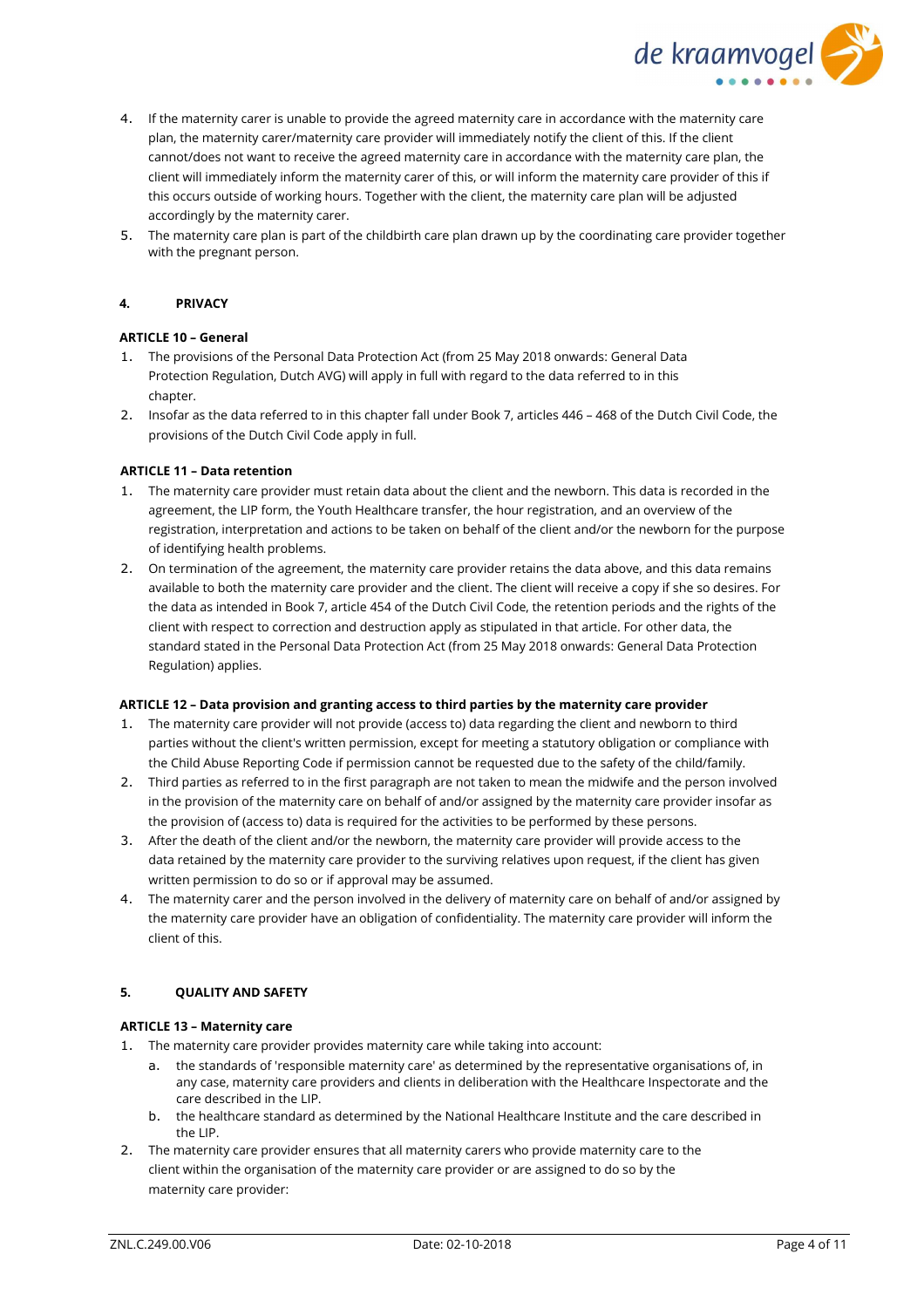

- a. are certified and competent at all times;
- b. are listed in the Quality Register of the Maternity Care Knowledge Centre;
- c. act in accordance with the professional standards applicable to maternity carers including the guidelines of the occupational group and, in any case, act as a reasonably capable and reasonably acting professional. Deviation from the professional standards must be motivated by the maternity carer and explained to the client. The maternity carer will make a note of the deviation and the explanation to the client in the maternity care plan.
- 3. The trainee maternity carer can only provide maternity care under the supervision of a trainee supervisor.
- 4. The maternity care provider will ensure continuity of the maternity care.

#### **ARTICLE 14 – Safety**

The maternity care provider uses sound materials required for practising their profession.

### **ARTICLE 15 – Coordination (one client – multiple carers)**

If the client and/or the newborn have two or more carers who are involved in the provision of the maternity care on behalf of or assigned by the maternity care provider, the maternity care provider will ensure that:

- a. all carers involved inform each other upon transfer of duties or via the maternity care plan and, where necessary, ask about relevant information regarding the client and/or the newborn, in which the experiences of the client are included and of which the client is informed;
- b. the tasks and responsibilities regarding the maternity care provision to the client and/or the newborn are clearly delineated and coordinated between the carers involved;
- c. all carers maintain and consult the maternity care plan.

### **ARTICLE 16 – Incidents**

- 1. As soon as possible after an incident, the maternity care provider informs the client about:
	- a. the nature and cause of the incident;
	- b. if, and if so, which measures have been taken to prevent similar incidents.
- 2. If an incident has consequences for the health of the client and/or the newborn, the maternity carer will immediately discuss this with the midwife.
- 3. The maternity carer provides adequate maternity care on the instructions of the midwife to limit the consequences of the incident for the client and/or the newborn.
- 4. If an incident requires immediate action, the maternity carer will act immediately and report this to the midwife as soon as possible.
- 5. The maternity care organisation ensures adequate reporting of incidents in the relevant registration systems.

### **ARTICLE 17 – Caring for personal property**

The maternity care provider ensures that the people who are involved in the maternity care on behalf of the client and the newborn under the responsibility of the maternity care provider handle the client's property with care.

## **6. THE CLIENT'S OBLIGATIONS**

#### **ARTICLE 18 – The client's obligations**

- 1. Prior to the coming into being of the agreement or during the agreement, the client provides proof of identity by means of a legally recognised and valid ID at the maternity care provider's request.
- 2. The client provides the maternity care provider, to the best of her knowledge, with the information and cooperation that is reasonably required for the execution of the agreement , also in reply to the maternity care provider's questions.
- 3. The client refrains from behaviour, such as aggression, discrimination, (sexual) harassment and/or other behaviour that is harmful to the health or well-being of the maternity carer and other people working for or assigned by the maternity care provider. The client also undertakes to ensure that family members and visitors refrain from the above-mentioned behaviour.
- 4. The client provides all necessary cooperation to ensure that the maternity care provider can provide the maternity care in accordance with the regulations regarding the working conditions and hygiene.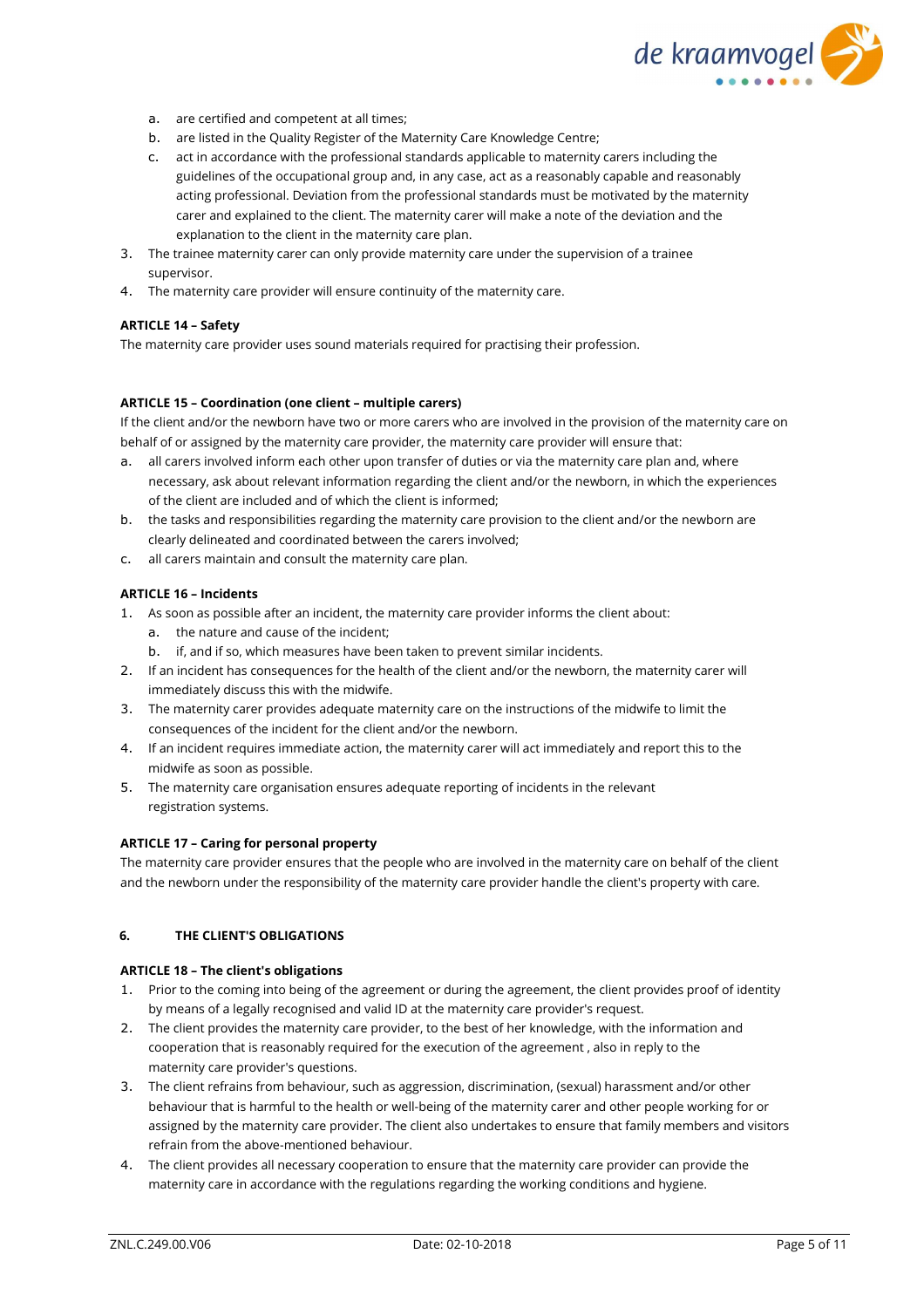

- 5. The client must enable maternity carers and other people working for or assigned by the maternity care provider to perform their tasks as recorded in the maternity care plan or in the context of safety.
- 6. As soon as the client receives maternity care and/or services from another maternity care provider, they will inform the maternity care provider of this.
- 7. The client must report the damage identified by the client to the maternity care provider in writing within 5 days of completion of the maternity care.
- 8. The client is presumed to be insured for statutory liability.

## **7. PAYMENT**

### **ARTICLE 19 – Payment**

- 1. The client owes the maternity care provider the agreed price for the agreed maternity care and services insofar as these are not owed directly by the healthcare insurer or on the basis of the Healthcare Insurance Act.
- 2. The maternity care provider will send a clear and specified invoice to the client for the agreed costs of additional maternity care, personal contribution and/or services as referred to in article 6, paragraph 4, sub e and sub f.
- 3. The maternity care provider sends a payment reminder after the payment term of 30 days and gives the client the opportunity the pay the invoice within 14 days of receiving the reminder.
- 4. If the invoice has not been paid after the second payment term, the maternity care provider is authorised to charge statutory interest and an extrajudicial collection fee from the end of the first payment term.

### **8. TERMINATION OF THE AGREEMENT**

### **ARTICLE 20 – Termination of the agreement**

- 1. The agreement ends:
	- a. by hospitalisation of the client, if the client has not returned from the hospital within 10 days after the childbirth and if the newborn does not require maternity care during these 10 days, unless the client has a supplementary insurance for postponed maternity care;
	- b. by hospitalisation of the newborn, if the newborn has not returned from the hospital within 10 days after the childbirth and if the client does not require maternity care during these 10 days, unless the client has a supplementary insurance for postponed maternity care;
	- c. upon mutual approval that is recorded in writing;
	- d. if the newborn does not require maternity care due to the death of the client;
	- e. if the client does not require maternity care due to the death of the foetus or newborn;
	- f. due to medical reasons on the part of the client;
- 2. If the client terminates the agreement unilaterally in any other way than on the basis of the above sections, the maternity care provider is authorised to charge cancellation costs.

#### **ARTICLE 21 – Termination by the maternity care provider**

The maternity care provider can only terminate the agreement in writing for compelling reasons if the following conditions have been met:

- a. the maternity care provider has discussed the grounds for the intended termination with the client;
- b. the maternity care provider has discussed an appropriate alternative with the client;
- c. the maternity care provider has pointed out the possibility of submitting a complaint to the client.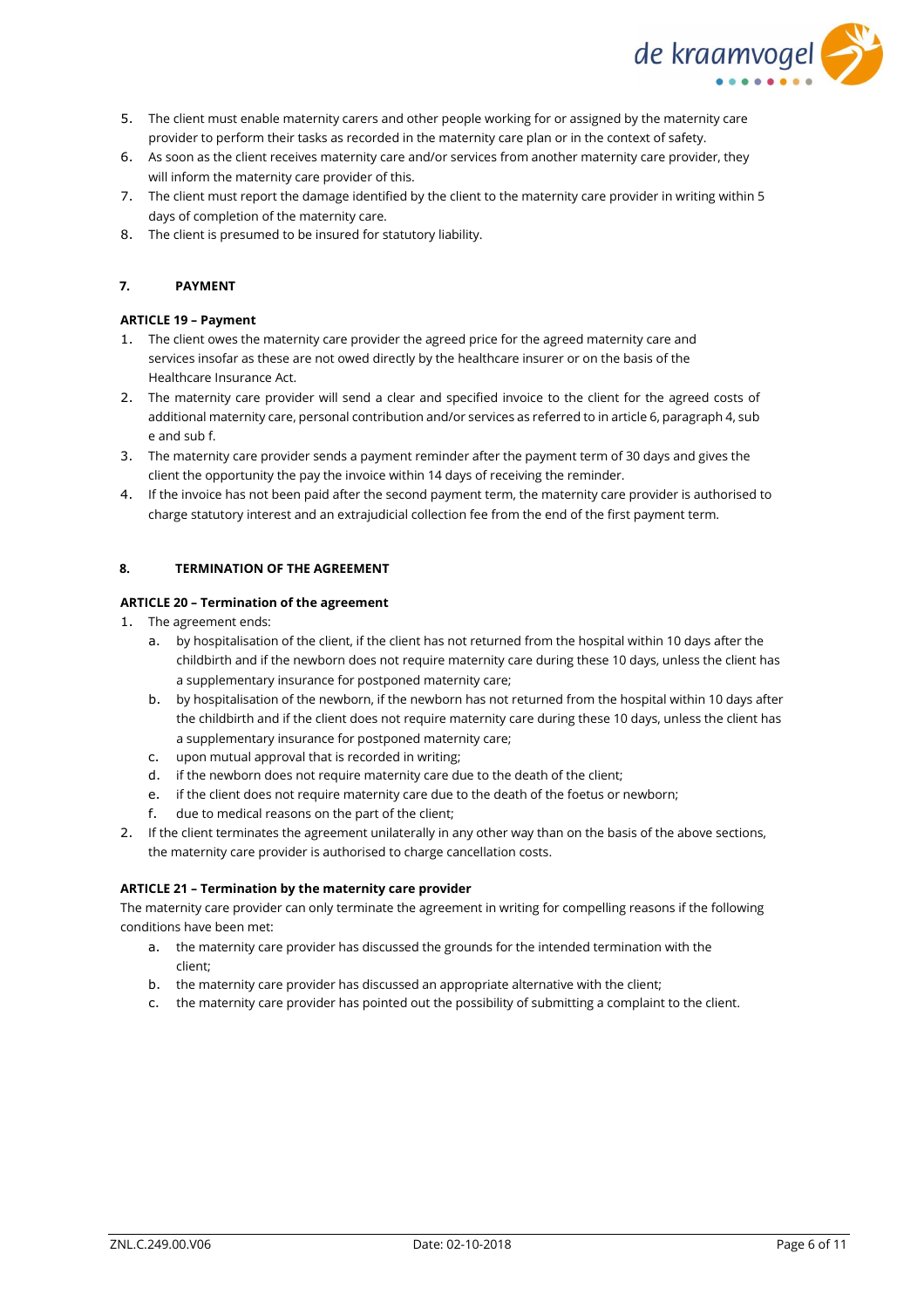

### **9. COMPLAINTS AND DISPUTES**

#### **ARTICLE 22 – Complaints procedure**

- 1. The care provider has a procedure in place for receiving and handling complaints based on the Healthcare Quality, Complaints and Disputes Act that is sufficiently communicated and handles the complaint in accordance with this complaints procedure.
- 2. A part of the complaints procedure is the complaints officer referred to in the Healthcare Quality, Complaints and Disputes Act. This officer will, among other things, receive the complaint, provide mediation, and suggest a solution for the complaint. This complaints official works independently from the management / Board of Directors / owner of the healthcare provider. The name and contact information of this official are stated in the complaints procedure referred to above.
- 3. The complaints procedure is easily accessible on the healthcare provider's website. If so desired, the patient will receive a paper version of this procedure.

#### **ARTICLE 23 – Dispute settlement procedure**

- 1. A dispute arises if the procedure as described in article 22 is not followed correctly or has not led to the sufficient handling of the complaint or if the patient cannot reasonably be expected to first submit the complaint to the healthcare provider.
- 2. The patient and the healthcare provider can submit a dispute to the Disputes Committee as referred to in the complaints procedure and dispute settlement procedure of the healthcare provider, which meets the statutory requirements.
- 3. The dispute settlement procedure meets the requirements of the Healthcare Quality, Complaints and Disputes Act (WKKGZ) and is coordinated with the representative parties of patients / consumers.
- 4. The Disputes Committee handles complaints and claims and can award compensation of up to € 25,000.
- 5. The dispute settlement procedure is easily accessible on the healthcare provider's website. If so desired, the patient will receive a paper version of this procedure.

#### **10. OTHER**

#### **ARTICLE 24 – Performance bond**

These general terms and conditions can only be amended in consultation with Bo Geboortezorg on the one hand and the Consumers' Association, LOC Zeggenschap in de zorg, and the Patiëntenfederatie Nederland on the other hand.

#### **ADDITIONAL GENERAL TERMS AND CONDITIONS**

#### **ARTICLE 1 – Applicability**

In addition to article 2 of the General Terms and Conditions, the general terms and conditions also apply to all amendments to the agreement between the client and the maternity care provider.

#### **ARTICLE 2 - The agreement**

- 1. In addition to article 6 of the General Terms and Conditions, the maternity care provider will send the client a confirmation of the registration if the client registers by telephone. The care agreement is entered into after receipt of the confirmation, and the client will have the right to cancel the registration (free of charge) for a period of 14 days. At the end of the 14-day period, the agreement will be final.
- 2. Article 6 of the General Terms and Conditions indicates which aspects must be included in the agreement. In addition to article 6 of the General Terms and Conditions, the agreement entered into with the client will explicitly refer to the aforementioned General Terms and Conditions, article 6 of the General Terms of Conditions, and this article 2 of the Additional General Terms and Conditions. In addition to article 6 of the General Terms and Conditions, this article 2 of the Additional General Terms and Conditions must be seen as included verbatim in the agreement in which the points as recorded in article 6 of the General Terms and Conditions must be made explicit, namely: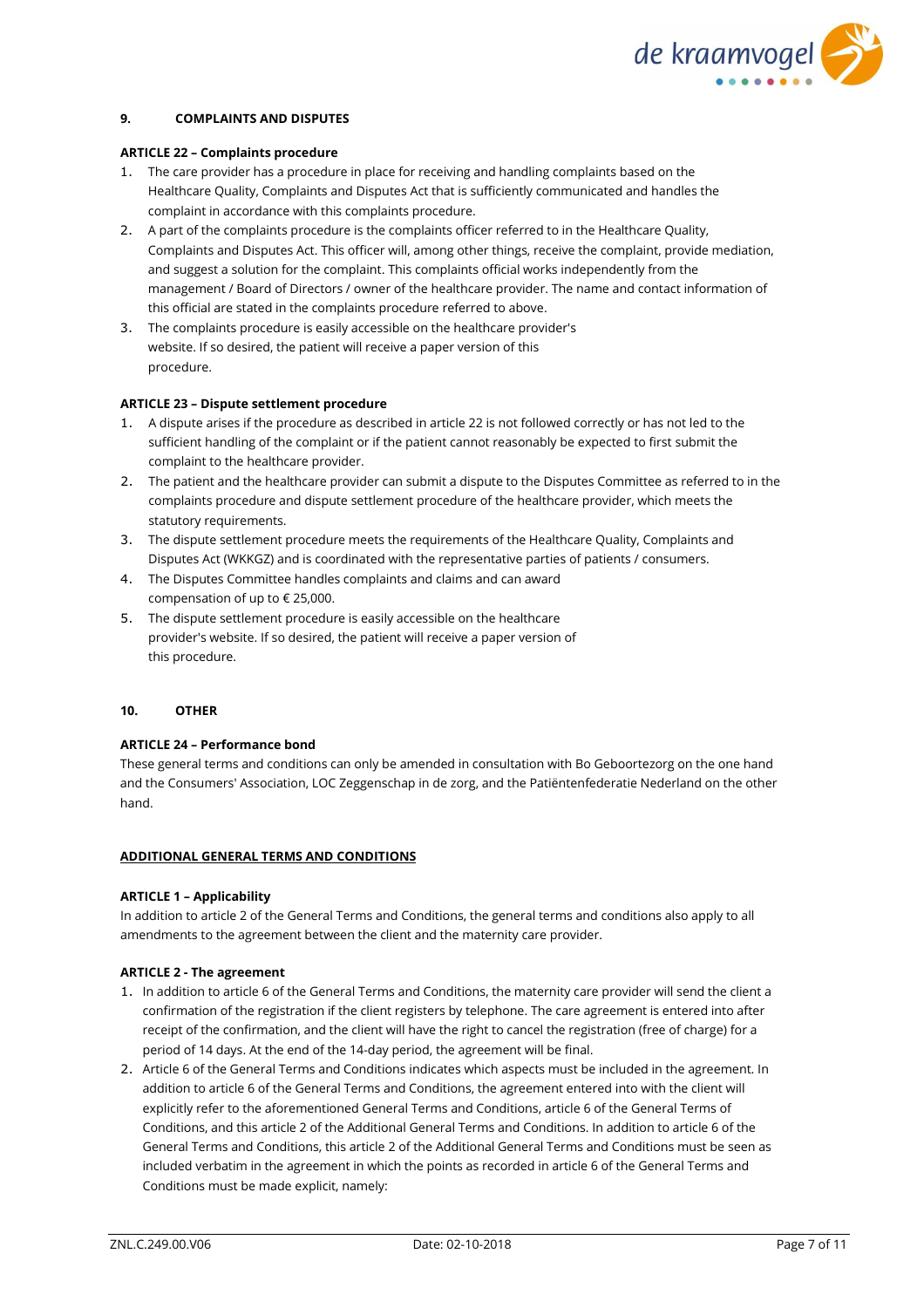

- During the intake interview, the nature and scope of the maternity care will be determined in writing based on the National Maternity Care Indication Protocol (LIP).
- If the registration took place before the 5th month of the pregnancy, the maternity care provider will do their utmost to provide the hours indicated on the basis of the LIP.
- If the registration took place during or after the 5th month of the pregnancy, at least the minimum maternity care is guaranteed.
- The reservations for providing maternity care are included in these Additional General Terms and Conditions. Furthermore, the maternity care provider reserves the right to provide fewer than the number of indicated hours with respect to unforeseen situations. The extent to which the indicated hours of maternity care will be provided depends on the region, the period in which maternity care is required, and the time of registration.
- The agreements regarding additional maternity care and services (reimbursed by the healthcare insurer on the basis of supplementary insurance or privately financed) will be discussed during the intake interview and recorded in writing on the LIP form that will be signed by both parties during the intake interview. The costs for the additional maternity care and services will be communicated to the client during the intake interview and can be found at all times on the maternity care provider's website.
- The client owes a statutory personal contribution for the provided hours of maternity care (no personal contribution is owed for the hours of childbirth support), which equals the sum that is set by the Dutch Healthcare Authority, unless it concerns privately financed healthcare. In such a case, the total costs of the provided healthcare will be paid by the client. During the intake interview, an assessment will be made if it concerns privately financed maternity care, and the consequences will be indicated to the client.
- By entering into the agreement with the maternity care provider, the client gives permission to the maternity care provider to use the information of the client and the newborn:
	- a. for the mandatory measurement of healthcare quality indicators and to approach clients to measure client experiences in healthcare (CQ measurement);
	- b. for inspections by healthcare insurers for the execution of the contract with the maternity care provider in accordance with the applicable regulations;
	- c. for transfer of data to youth healthcare;
- By entering into the agreement, the client agrees with the cancellation provisions included in these Additional General Terms and Conditions (article 6).
- 3. Deviating from the statutory minimum maternity care is not possible.
- 4. The maximum rates for maternity care are set annually by the Dutch Healthcare Authority, unless it concerns privately financed care. In the latter case, the total costs of the provided healthcare will be borne by the client. During the intake interview, an assessment will be made if it concerns privately financed maternity care, and the consequences will be indicated to the client. The costs for privately financed maternity care can be found on the website of the maternity care provider at all times.
- 5. Amendments to the agreement are only possible in consultation between the maternity care provider and the client and must be recorded in writing. This also includes recording on the LIP form and/or the hour registration form and signing them by the client.
- 6. Reduction of the hours of maternity care agreed during the intake interview is considered to be an amendment to the agreement. In this case, the client owes an amount of € 150 for amendment costs.

## **ARTICLE 3 – Intake interview**

In accordance with article 8 of the General Terms and Conditions, the intake interview will generally take place before the 34th week of the pregnancy in case of timely registration.

## **ARTICLE 4 – Quality and safety**

- 1. Caring for mother and child is the priority for maternity carers. Household tasks are subordinate to this.
- 2. The maternity care provider appoints employees who actually perform the service. In doing so, the maternity care provider takes the wishes of the client into account as much as possible.

## **ARTICLE 5 - The client's obligations**

In addition to article 18, paragraph 4 of the General Terms and Conditions, the care can be stopped if the client does not provide all required cooperation to enable the maternity care provider to provide the maternity care in accordance with the regulations regarding the working conditions and hygiene. A working conditions checklist can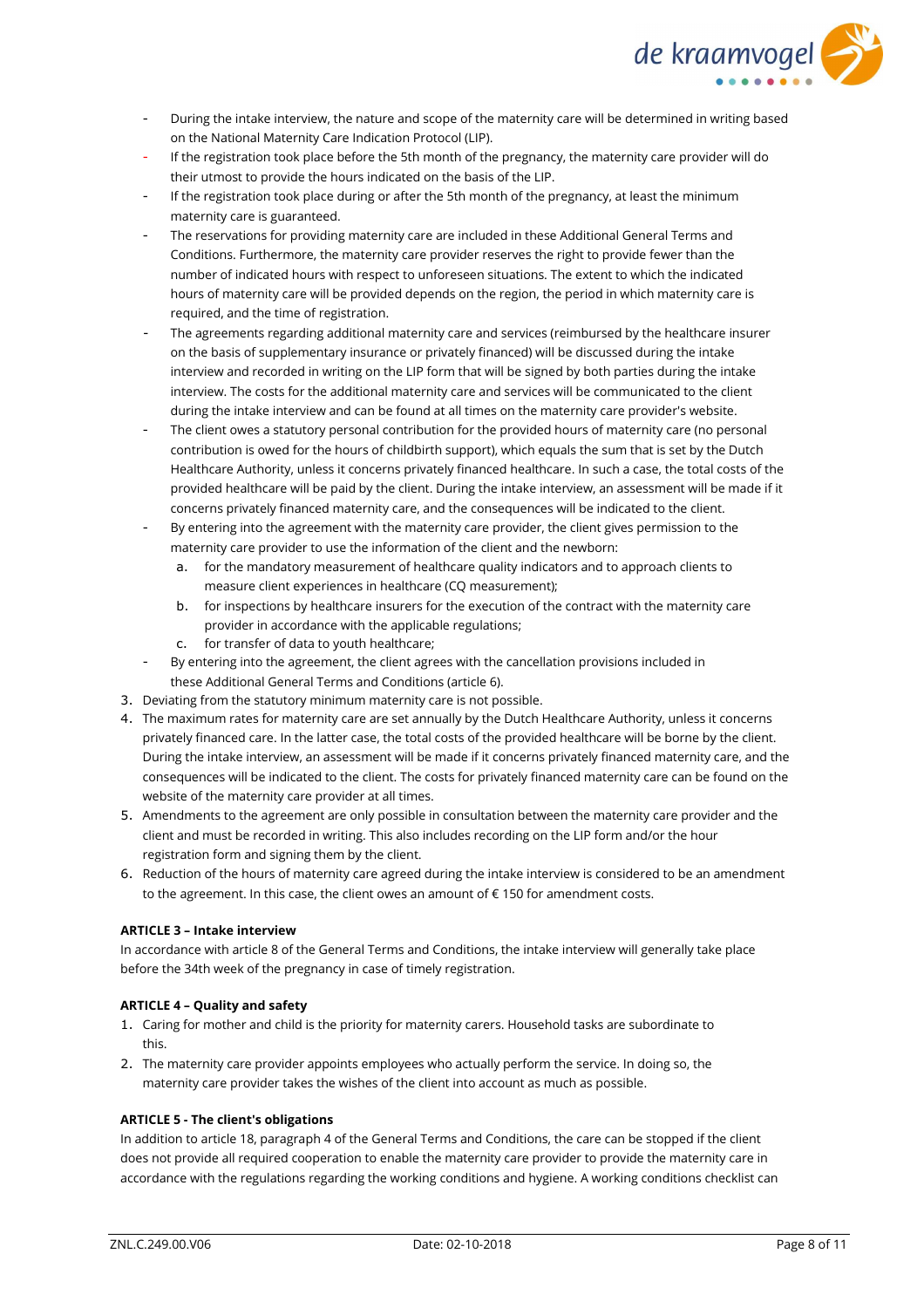

be used to assess if the conditions are met.

This in any case includes:

- 1. The work location must be safe and conditions need to be workable.
- 2. In case of an at-home delivery and during the maternity period, the new mother's bed must be placed at a minimum height of 70 cm and a maximum height of 90 cm.
- 3. Two safe metal, seamless hot water bottles with rubber ring in the closure cap must be available.
- 4. The client ensures appropriate facilities for the provision of services, such as properly working gas and electricity facilities and running water.
- 5. The client must be at home during the provision of services by an employee of the maternity care provider, unless the maternity care provider and the client agreed that this may be deviated from.
- 6. If the client does not comply with the provisions of this article, the maternity care provider will be authorised to refuse the provision of services.

## **ARTICLE 6 – Rights and obligations of the maternity care provider**

- 1. Employees of the maternity care provider will not smoke at clients.
- 2. The employees of the maternity care provider are not permitted to be authorised for money matters, e.g. the use of a credit card and/or the clients' bank card.
- 3. The employees of the maternity care providers are not permitted to accept gifts, monetary gifts or items from the client.

#### **ARTICLE 7 – Payment**

In addition to article 19 of the General Terms and Conditions, the care hours that are not reimbursed by the insurer will be charged directly to the client.

### **ARTICLE 8 – Termination of the agreement / cancellation provisions**

- 1. The client has the right to cancel the agreement free of charge up to 14 days after entering into the agreement or after receiving the care agreement from the maternity care provider.
- 2. In case of a cancellation of the agreed maternity care longer than 2 months before the estimated due date, a sum of €75 will be charged as an administration fee.
- 3. In case of a cancellation of the agreed maternity care shorter than 2 months before the estimated due date, a sum of € 150 will be charged as an administration fee.
- 4. Cancellation is only possible in writing or electronically.
- 5. If the client does not make use of the maternity care provider's maternity carers during or after the childbirth, this is considered to be a cancellation on the part of the client and in accordance with paragraphs 2 and 3 of this article, unless there is force majeure on the part of the client. Force majeure on the part of the client is defined as a shortcoming for which the client cannot be blamed and should not be attributable to the client on the basis of the law, legal acts or generally accepted notions.

#### **ARTICLE 9 – Complaints and disputes**

In addition to article 22 of the General Terms and Conditions, a complaint regarding the organisation and/or healthcare provision must be reported within five days of the end of the care.

Complaints that arise during the provision of care will be handled within 24 hours after submission. Complaints of a different nature will be handled within two weeks.

### **ARTICLE 10 – Transportation**

- 1. If the maternity carer has taken out a passenger insurance with their insurance company, they can use their own car for the family. This is the carer's own choice.
- 2. The employee of the maternity care provider cannot use the car of the client or the client's household members. If the maternity carers do decide to use the client's car at the client's request, this will entirely be at the client's risk. The maternity care provider cannot be held liable for any damage.
- 3. The maternity carers of the maternity care provider often use a car as their mode of transportation. If the client lives in an area where it is only possible to park the car by paying a parking fee, these costs will be charged to the client.

## **ARTICLE 11 – Liability / claim settlement**

1. The client is presumed to be insured for statutory liability.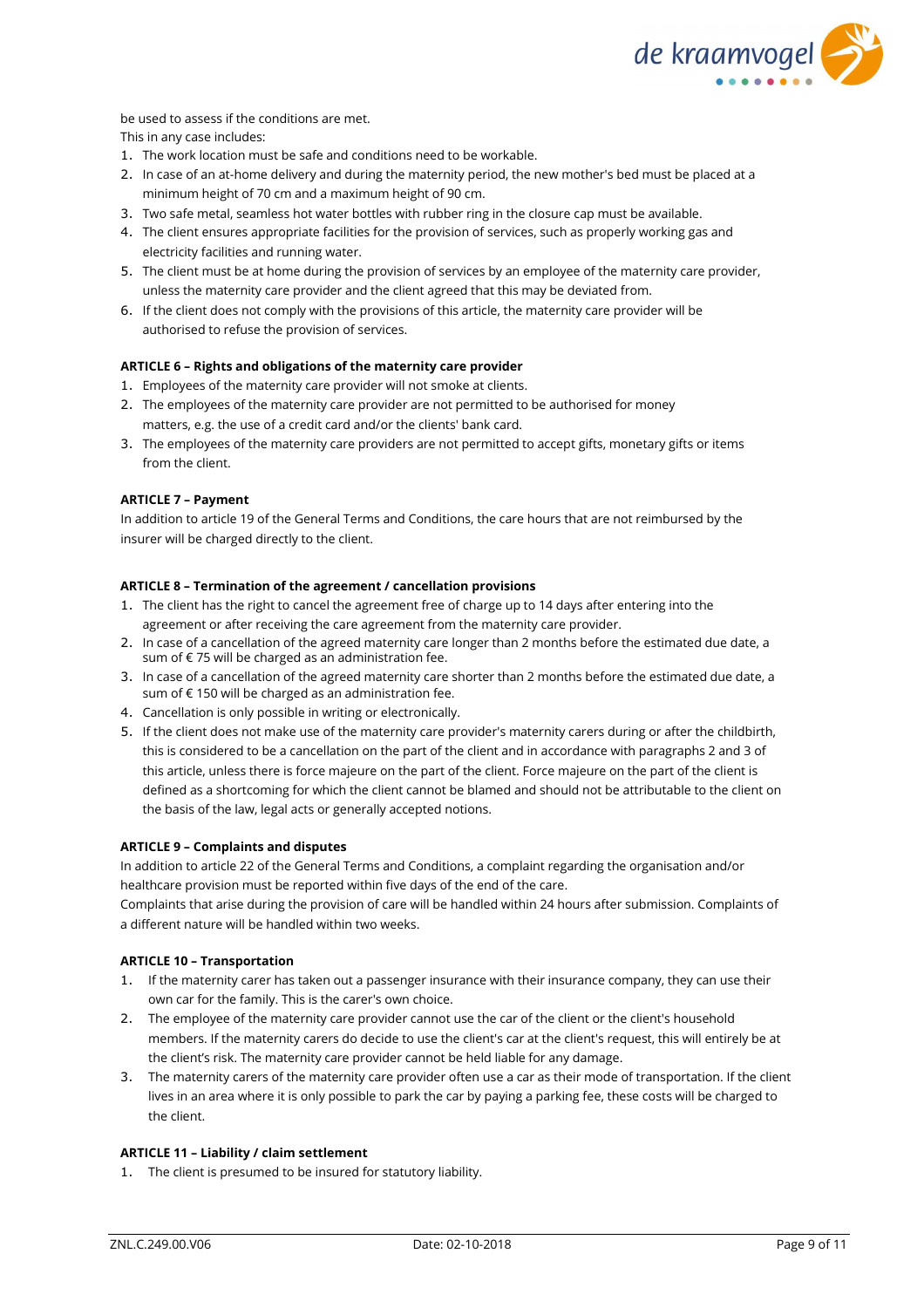

- 2. Damage caused by incorrect or insufficient instructions from the client will not be compensated.
- 3. Maternity carers may only work with sound and safe equipment (incl. sound connections) and sound and safe materials (such as hot water bottles). Damage due to unsound or unsafe equipment/materials will not be compensated.
- 4. Employees of the maternity care provider are not allowed to use bank cards, codes and/or credit cards of the client. In case of violation of this rule, the maternity care provider will not be liable for any damage.
- 5. Damage must be reported to the maternity care provider in writing within 5 days of completion of the maternity care.
- 6. In case of damage, there is an excess for the client in the amount of  $\epsilon$  100.
- 7. Excluded from compensation is:

(I) damage caused intentionally or due to gross negligence by the client;

(II) damage caused due to wear and tear;

(III) damage caused by loss or theft by third parties of items of value or grocery funds entrusted to the employees of the maternity care provider, unless there is demonstrable proof of intent or gross negligence on the part of the maternity care provider's employee.

### **ARTICLE 12 – Privacy**

- 1. For the provision of services, the maternity care provider will comply with the applicable privacy legislation (including the GDPR).
- 2. The maternity care provider and its employees have an obligation of confidentiality of all matters with respect to the client that they have become aware of in the execution of their work and of which they know or could reasonably suspect that they are obliged to keep it confidential.
- 3. The client has the right to access their personal information as well as the right to a copy, addition, correction, restriction, destruction, and deletion of their information.
- 4. The maternity care provider requires the explicit and directed permission of the client for providing anyone not involved in the care provision with access to the personal information.

#### **ARTICLE 13 – Division of responsibility between maternity carer and midwife**

The midwife is responsible for the postpartum period. In case of any problems, the maternity carer will always consult with the midwife.

### **ARTICLE 14 – Key management**

The basic principle is that the maternity carer is not given a house key of the client. Temporary possession of the house key during working hours is permitted, so the maternity carer will not be dependent on others for accessing the client's house during working hours.

The house key must be returned to the client at the end of the day.

If management of the client's key is the only option to guarantee the maternity care at all times, the maternity carer may take possession of the key after prior permission from the team manager. In this case, the maternity carer and the client must fill in and sign a Key management form. With respect to key management, the key management protocol applies, which can be inspected by the client upon request.

#### **ARTICLE 15 – Medication policy**

With respect to medication, the 'Medication in the maternity period' guidelines apply. These state that the maternity carer is, in principle, not authorised to administer and provide information about medication. The guidelines can be inspected by the client upon request.

#### **ARTICLE 16 – Use of trainee maternity carers / interns**

The maternity care provider is an recognised training company, which means that the care may be (partly) provided by a trainee maternity carer or intern. If the care is (partly) provided by a trainee maternity carer or intern, the maternity care provider will inform the client of this. During the intake interview, the client can object to the deployment of a trainee maternity carer or intern.

#### **ARTICLE 17 – Working Hours Act and collective labour agreement**

The maternity care provider will take the Working Hours Act and the applicable collective labour agreement into account in the deployment of maternity carers.